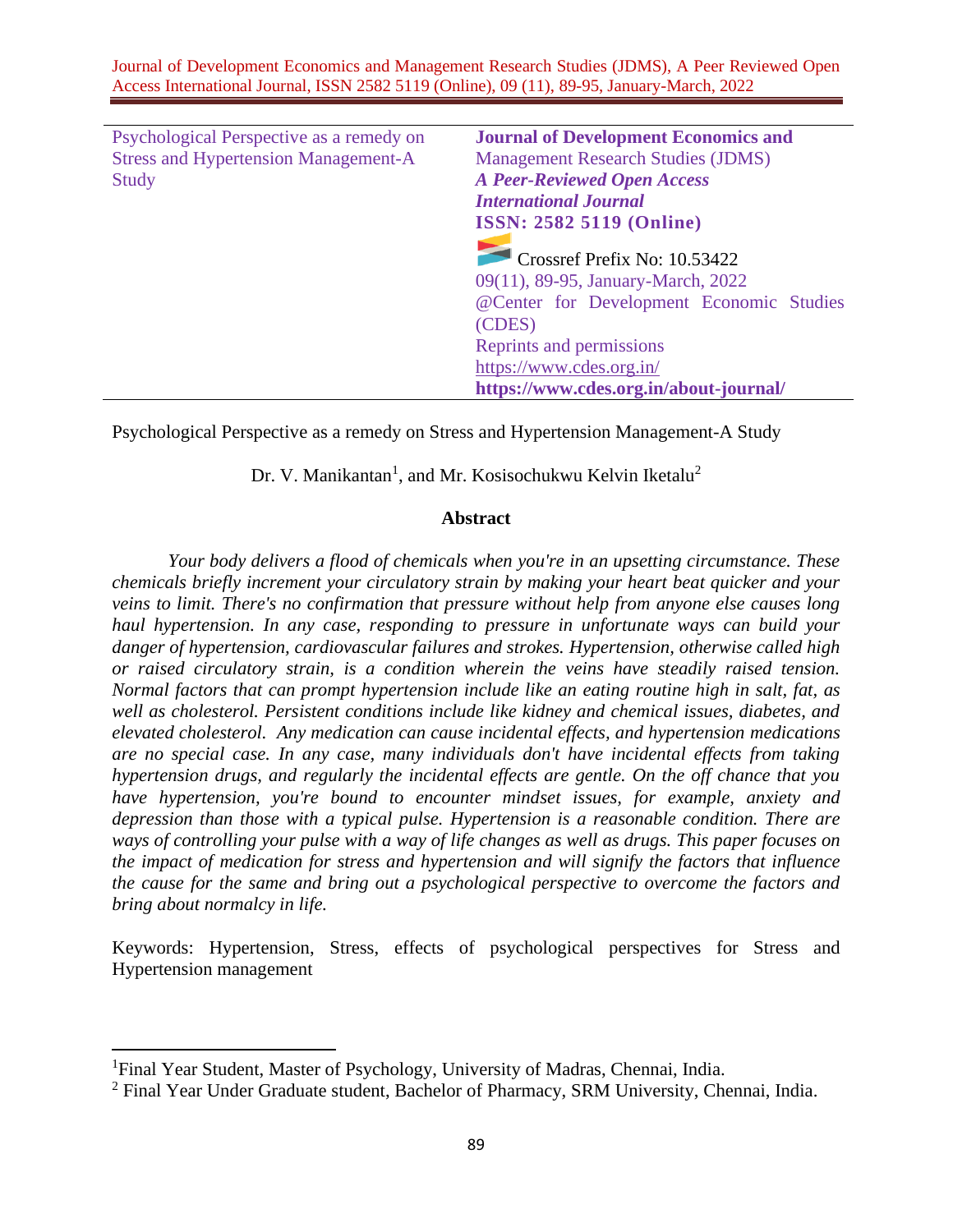## **Introduction:**

Stress can promote hypertension by causing blood pressure to rise repeatedly, as well as stimulating the nervous system to create significant amounts of blood-pressure-raising vasoconstricting hormones. Job strain, social environment, and mental anguish are all factors that affect blood pressure through stress. Additionally, when one risk factor is combined with multiple stressors, the impact on blood pressure is amplified. Meditation, acupressure, biofeedback, and music therapy are examples of non-pharmacologic stress management techniques that have been demonstrated to be beneficial in lowering blood pressure and preventing the development of hypertension. Stress has become a common part of people's life in these days of extended work weeks, computers, fax machines, and unending committee meetings; as a result, the influence of stress on blood pressure is becoming increasingly relevant and important. Although stress does not cause hypertension directly, it can contribute to frequent blood pressure rises, which can lead to hypertension in the long run.

#### **Relationship between Stress and Blood Pressure:**

When you're in a stressful scenario, your body creates a surge of hormones. These hormones cause your heart to pump quicker and your blood vessels to narrow, momentarily raising your blood pressure. There's little evidence that stress causes high blood pressure in the long run. However, improper stress reactions might put you at risk for high blood pressure, heart attacks, and strokes. Higher blood pressure is associated with certain behaviours, such as: Smoking, consuming an excessive amount of alcohol, Consumption of unhealthy foods.

Heart disease may also be connected to some stress-related health issues, such as: Anxiety\Depression, Isolation from family and friends. However, there is no proof that these disorders are caused by high blood pressure. Instead, when you're emotionally worried, the hormones your body produces may damage your arteries, leading to heart disease. Furthermore, some symptoms, such as those induced by sadness, may cause you to forget to take drugs to reduce high blood pressure or other cardiac problems.

Blood pressure rises as a result of stress can be dramatic. When you're no longer stressed, your blood pressure returns to normal. Even frequent, brief blood pressure increases, on the other hand, can harm your blood vessels, heart, and kidneys in the same way that long-term high blood pressure does. Although hypertension is an incurable disease, it can be controlled with drugs and lifestyle changes. The primary goal of treatment is to lower blood pressure and, as a result, the risk of consequences.

## **Underlying Causes for Hypertension:**

*Secondary hypertension* is defined as high blood pressure caused by a medical condition. Until such issues are treated, secondary hypertension will be difficult to manage. The more resistant hypertension is, the more likely a secondary cause is present.

The following are some of the most common secondary causes of hypertension: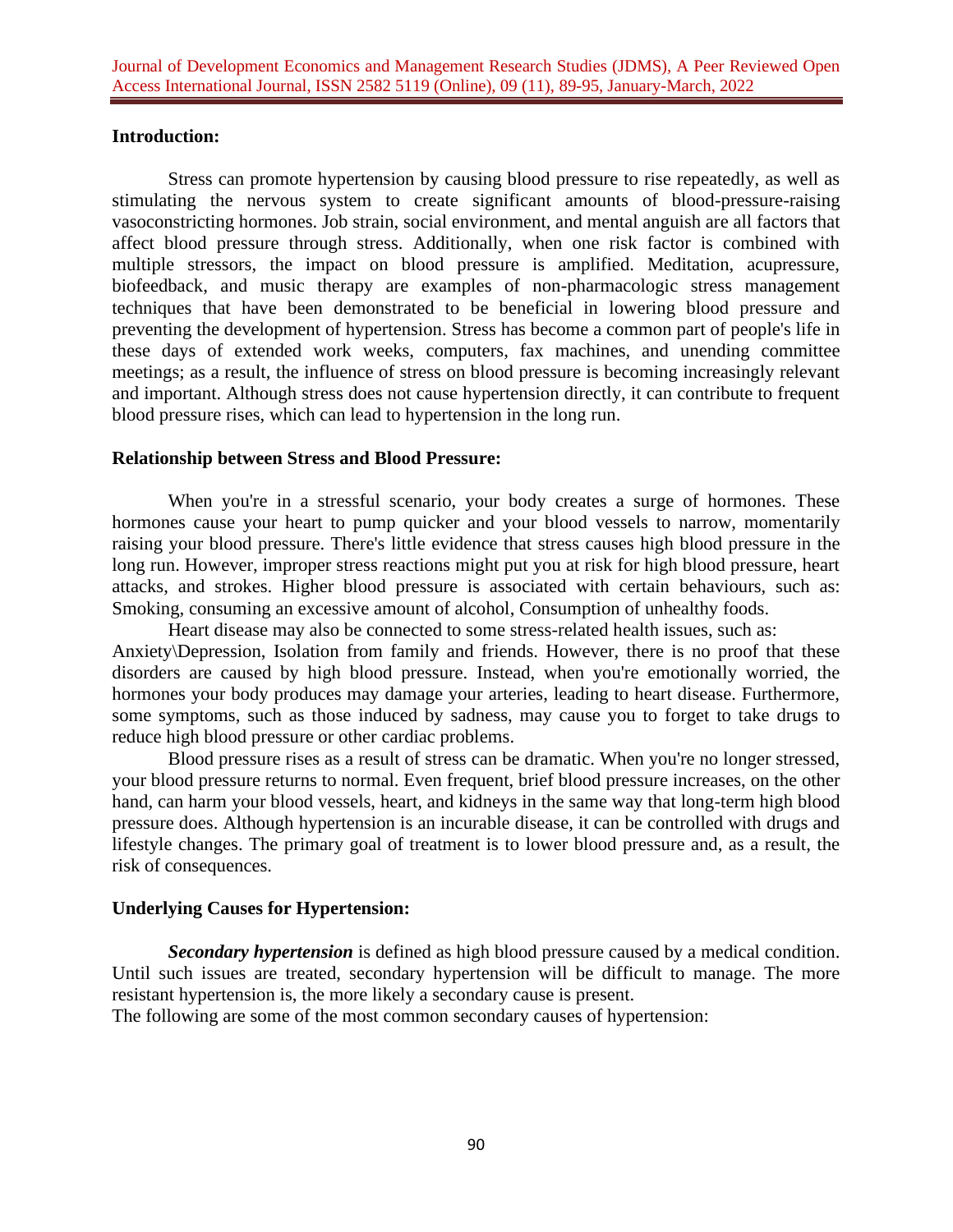# **Structural Disturbances:**

- ➢ *Sleep apnea* is a condition in which you stop breathing for a few seconds while sleeping.
- ➢ *Renal artery stenosis* is a narrowing of the artery that transports blood to the kidneys.
- ➢ *Aortic coarctation* is a constriction of a section of the aorta (the artery that sends blood from the heart to the rest of the body)
- ➢ *Failure of the kidneys*

# **Hormonal Disturbances:**

- ➢ *Primary aldosteronism* is a blood pressure-raising adrenal gland condition.
- ➢ *Pheochromocytoma* is an adrenal gland tumour that produces too much epinephrine and/or other blood-pressure-raising chemicals.
- ➢ *Hyperthyroidism (overactive thyroid) and hypothyroidism (underactive thyroid)* can both raise blood pressure
- ➢ *Cushing's disease* is caused by an overproduction of cortisol, the "stress hormone," caused by a tumour in the pituitary gland.
- ➢ *Other congenital neuroendocrine* disorders are relatively uncommon.

There is no known medical aetiology for resistant hypertension in people. These individuals are said to have *primary hypertension,* and their treatment will consist of medication and lifestyle modifications.

## **Medicines for Hypertension:**

To keep their blood pressure at healthy levels, many people need to take medicine in addition to making lifestyle modifications. When it comes to commencing treatment for high blood pressure, four kinds of drugs are regarded as "first line" (the most effective and widely used). Other medications may be used in conjunction with these first-line medications to help control your high blood pressure. The following are first-line blood pressure medications:

- ❖ *Angiotensin-converting enzyme (ACE)* inhibitors prevent the body from producing the angiotensin II hormone, which regulates blood pressure naturally. The blood vessels do not narrow when angiotensin II is blocked. Lisinopril (Zestril® or Prinivil®), enalapril, or captopril are other examples.
- ❖ *Angiotensin II receptor blockers (ARBs)* prevent the same hormone from binding to blood vessel receptors. ARBs prevent blood arteries from constricting in the same way that ACE inhibitors do. Metoprolol (Lopressor®; Toprol® XL), valsartan (Diovan® or Prexxartan®), and losartan are among examples.
- ❖ *Calcium channel blockers* keep calcium from entering the heart and blood vessels' muscle cells, allowing them to relax. Amlodipine (Norvasc® or Katerzia®), nifedipine (Procardia®XL or Nifedical®XL), diltiazem (Cardizem®, Dilacor® XR, or Tiazac®), and nifedipine (Procardia®XL or Nifedical®XL).
- ❖ *Diuretics (water or fluid pills)* reduce the quantity of fluid in the blood by flushing excess sodium from the body. Diuretics are frequently coupled with other blood pressure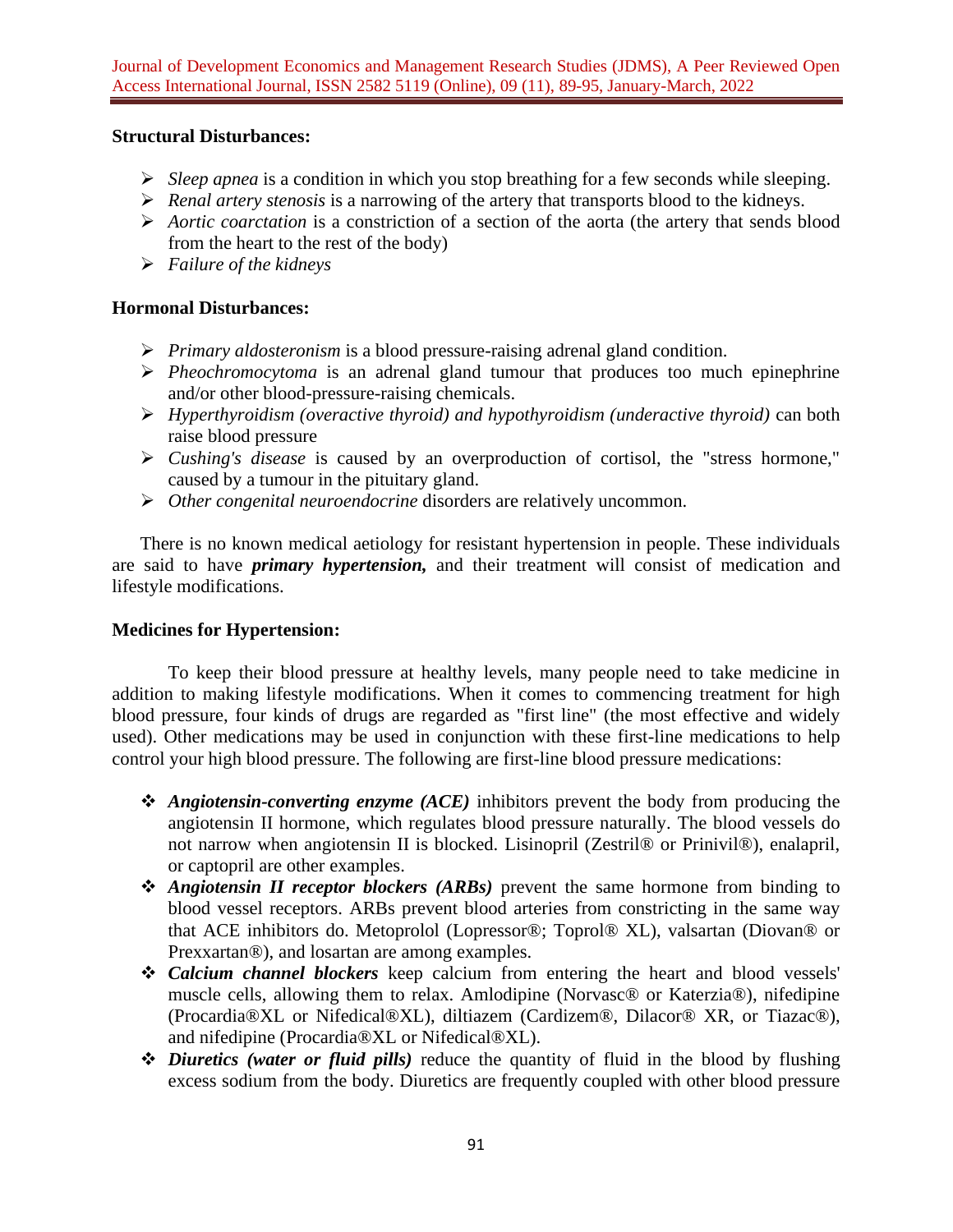medications, sometimes in a single dose. Indapamide, hydrochlorothiazide (Microzide® or Oretic®), and chlorothiazide are among examples.

# **Working of Blood Pressure Medicines:**

Blood pressure medications can operate in a variety of ways. Blood pressure medications can help to maintain a healthy blood pressure level by causing the body to lose water, bringing the amount of water and salt in the body back to a healthy level, Getting the blood vessels to relax, reducing the force with which the heart beats, nerve activity that can constrict the blood arteries is blocked.

The optimal sort of treatment is one should discuss with his health care provider. Blood pressure regulation may necessitate the use of multiple medications. One can also discuss with his healthcare team how long it should take for your blood pressure medicine to take effect.

#### **Psychological approaches for Hypertension Management:**

In the long term, lowering your stress level might not directly lower your vital sign. Using stress management practices, on the opposite hand, can facilitate you to enhance your health in various ways. Learning stress management strategies can cause positive behaviour changes, like pressure level reduction. You can discover techniques to assist you to handle stress before it becomes an excessive amount. You can discover techniques to help you handle stress before it becomes too much. These suggestions may assist you in reducing stress:

- $\triangleright$  Maintain a positive outlook.
- $\triangleright$  Accept that some things are beyond your control.
- ➢ Instead of being aggressive, be forceful. Rather than becoming angry, defensive, or passive, express your feelings, opinions, or beliefs.
- $\triangleright$  Learn how to better manage your time.
- ➢ Set appropriate boundaries and decline requests that may cause you undue stress.
- $\triangleright$  Make time for your interests and hobbies.
- $\triangleright$  To relieve stress, don't rely on drink, drugs, or compulsive activities. Drugs and alcohol might cause your body to become even more stressed.
- ➢ To discover more healthy methods to deal with stress in your life, seek counselling from a psychologist or other mental health professional trained in stress management or biofeedback technique

There are numerous strategies for dealing with stress. Consider the following scenario:

- ➢ *Reduce the number of things on your to-do list:* Take a few minutes to evaluate your calendar and to-do lists if you're usually rushing. Look for time-consuming hobbies that aren't important to you. Reduce the amount of time you spend on these activities or remove them entirely.
- ➢ *Exercise:* To begin with, physical activity can help you sleep better. Improved sleep also translates to better stress management. Doctors aren't sure why, but people who exercise more get better deep "slow-wave" sleep, which helps the brain and body replenish themselves. Just be careful not to exercise too close to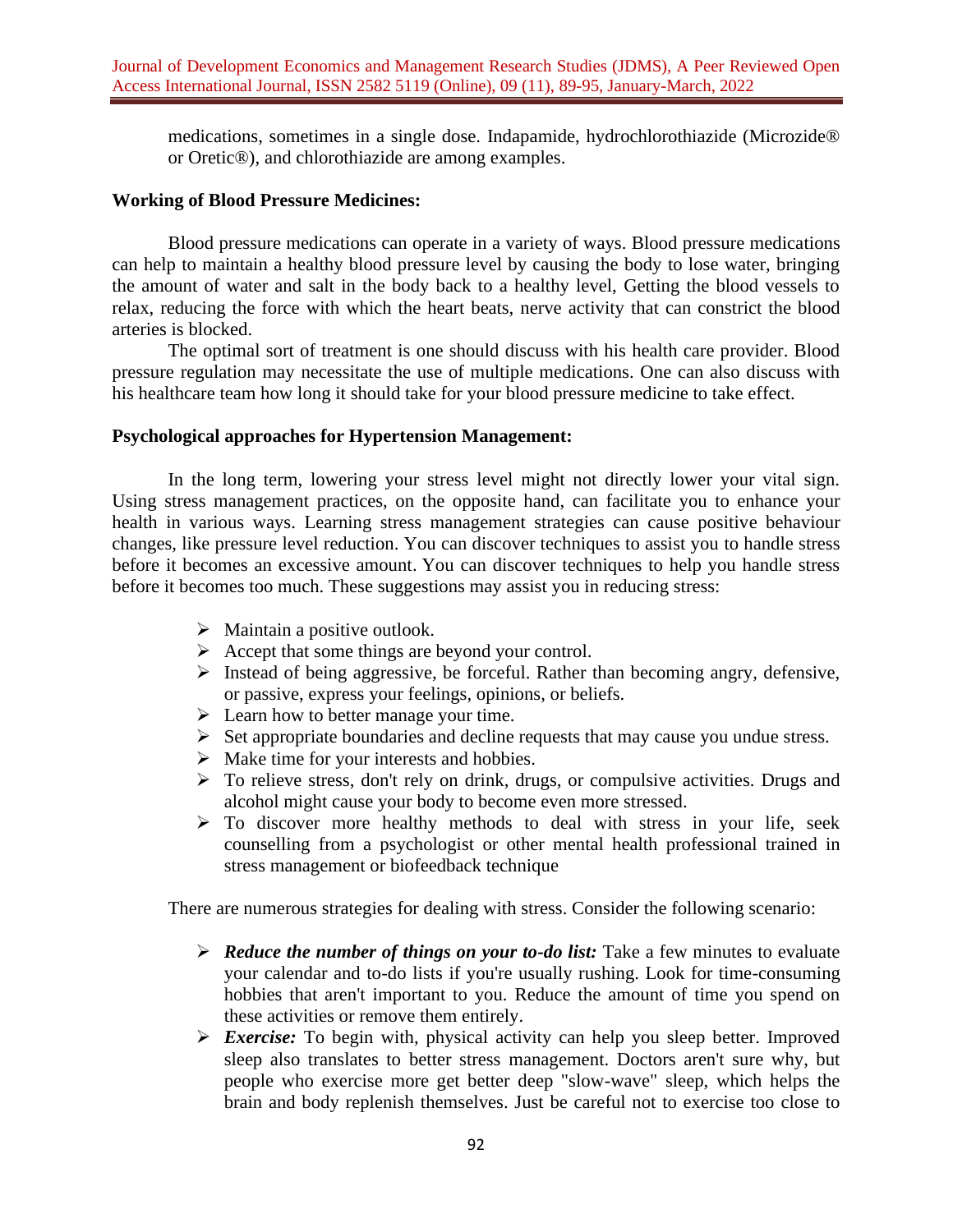bedtime, as this can cause sleep disruption in some people. Exercise appears to improve mood as well. Part of the explanation could be that marijuana causes your body to release a variety of hormones such as endorphins and endocannabinoids, which help you, block pain, sleep better, and relax. Some of these (endocannabinoids) may be to blame for the euphoric sensation, or "runner's high," that some people experience after lengthy runs.

- ➢ *Healthy Diet:* Eating healthy foods has mental health benefits in addition to physical ones. A nutritious diet can help you manage stress, strengthen your immune system, improve your mood, and lower your blood pressure. Adding a lot of sugar and fat to your diet can have the opposite impact. When you're under a lot of stress, junk food can seem even more attractive. Antioxidants are also beneficial. They shield your cells from the harmful effects of chronic stress. They can be found in a wide range of foods, including beans, fruits, berries, vegetables, and spices like ginger. With a few basic suggestions, you can maintain a nutritious diet. Make a grocery list. When you leave the house, bring some healthy foods with you. Avoid processed foods as much as possible, and try not to consume mindlessly. Scientists have identified several nutrients that appear to assist the body and mind cope with stress. As part of a well-balanced diet, make sure you get enough of Magnesium and Vitamin C, Omega-3 fatty acids are essential fatty acids. Look for complex carbs, lean proteins, and fatty acids in fish, meat, eggs, and nuts to keep healthy and balanced.
- ➢ *Yoga and meditation:* They are good options. Yoga and meditation both build and soothe your body. These strategies can help lower your systolic blood pressure by up to 5 millimetres of mercury (mm Hg).
- ➢ *Deep Breathing:* Inhale deeply. You activate your body's inherent ability to relax when you practice deep breathing. This induces a profound level of relaxation, which can alter how your body reacts to stress. It increases the amount of oxygen sent to your brain and relaxes the component of your neurological system responsible for relaxation.
- ➢ *Try breathing from your belly button:* Close your eyes and place one hand on your stomach and the other on your chest to get comfortable. Inhale slowly and deeply through your nose. Your belly should rise faster than your chest. Now exhale slowly and deliberately through your nostrils, paying great attention to how your body relaxes. Repeat.
- ➢ *Biofeedback:* When stress strikes, use biofeedback to learn how to control your heart rate, muscle tension, and blood pressure. When you try to relax, biofeedback gives you information about how your body reacts. Sensors are attached to your body, alerting you to changes in everything from your brainwave pattern to muscle tone. By adjusting how your body reacts to the sensor with the help of a biofeedback therapist, you can begin to take control of the signals.
- ➢ *Connect with People:* Spend time with someone who will listen to you, such as a friend or family member. It's a natural approach to relax and relieve tension. When you make physical contact with individuals, your body produces a hormone that suppresses your fight-or-flight reaction. You unwind.
- ➢ *Make sure you get enough rest:* Sleep deprivation might make your problems appear more serious than they are.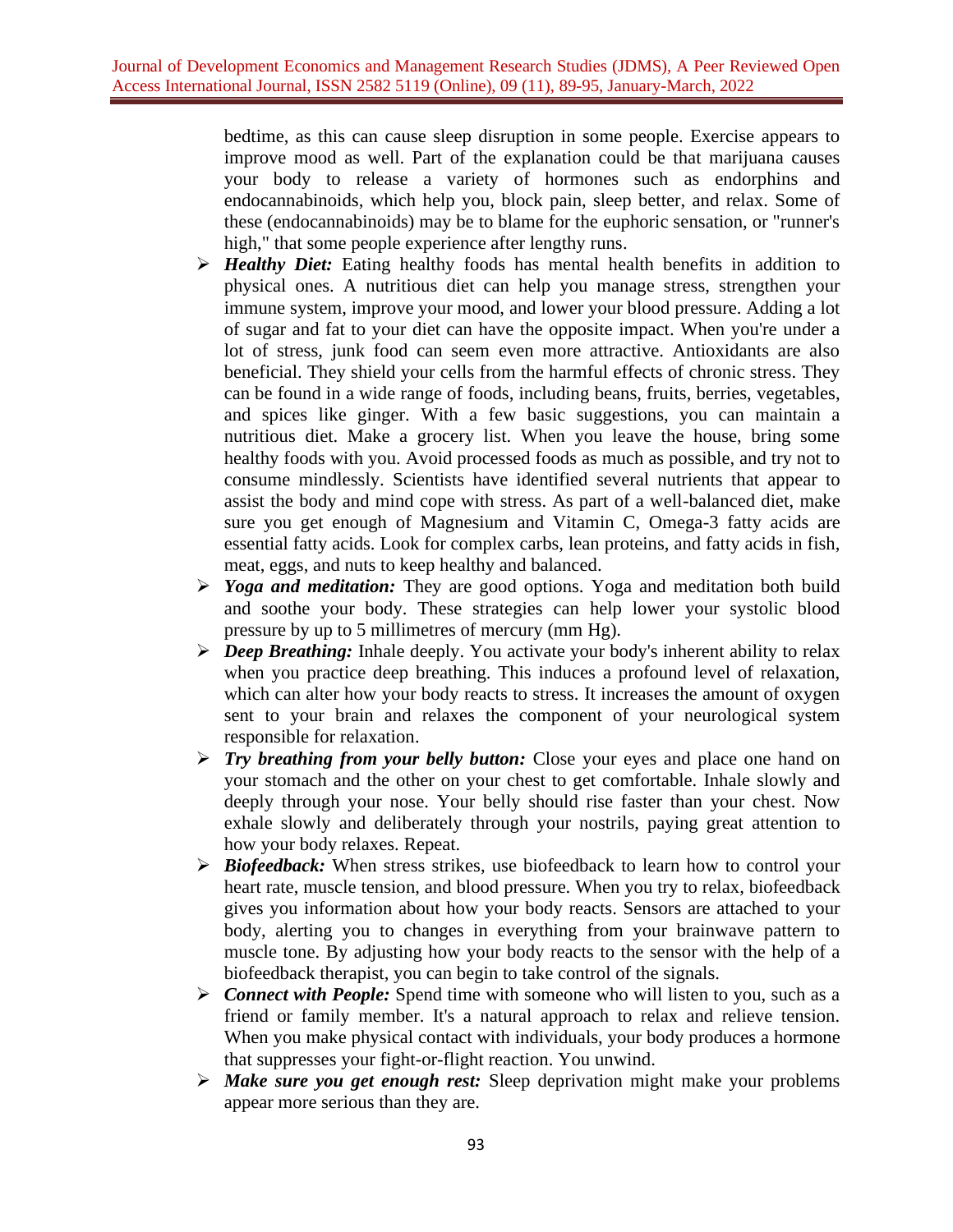- ➢ *Change your point of view:* When faced with difficulty, avoid the urge to whine. Recognize your sentiments about the situation before concentrating on seeking answers.
- ➢ *Laugh Therapy:* Laughter is a form of treatment. You take in more oxygen when you chuckle. Laughter also boosts your immune system, reduces discomfort, and elevates your mood over time.
- ➢ *Autogenic training (AT):* It is a method of self-relaxation that elicits a psychophysiologically defined relaxation response. Johannes Heinrich Schultz created this relaxing technique. In AT, the person learns a set of instructions/exercises that tell the body to relax and control its breathing, blood pressure, heartbeat, and body temperature. AT consists of six common exercises that make the body feel warm, heavy, and relaxed using visual images and verbal prompts. Each exercise is learned by reading about it or watching a teacher demonstrate it, then practicing for a few minutes several times a day. Whether with the help of a teacher or on one's own, mastering the exercises is essential. It requires 4 to 6 months. According to a meta-analysis of clinical outcome studies in AT, it is effective for a variety of illnesses, including mild-to-moderate essential hypertension, coronary artery disease, Asthma, bronchial, heart disease, Somatoform pain disorder (SPD) is a type of pain illness that affects (unspecified type), anxiety disorders, mild to moderate depression/dysthymia, and sleep disorders with a functional component.

The objective is to figure out what works best for you. Keep an open mind and a willingness to try new things. Choose your strategies, put them into action, and start reaping the rewards.

## **Conclusion**

Stress is known to play a role in aetiopathogenesis, disease initiation and progression, disease aggravation, and patient quality of life via complicated neuro endocrinological pathways. Because stress is universal and affects everyone, a more comprehensive grasp of stress. Techniques of management are necessary for avoiding disease caused by stress and improving overall health As a result, it should include in the preventative process at all levels, addressing the needs of many groups and in many settings. The strategies described in this paper can help patients and healthcare providers who are experiencing stress or stress-related symptoms. Health visitors, nurses, physicians, and other health professionals can employ these interventions safely and successfully in a variety of patient and healthy groups with sufficient training.

## **References:**

- 1. [H Rüddel](https://pubmed.ncbi.nlm.nih.gov/?term=R%C3%BCddel+H&cauthor_id=3221374) , [R Schmieder,](https://pubmed.ncbi.nlm.nih.gov/?term=Schmieder+R&cauthor_id=3221374) [W Langewitz,](https://pubmed.ncbi.nlm.nih.gov/?term=Langewitz+W&cauthor_id=3221374) [W Schulte](https://pubmed.ncbi.nlm.nih.gov/?term=Schulte+W&cauthor_id=3221374) (1988). Impact of antihypertensive therapy on blood pressure reactivity during mental stress, March 1988. National Library of Medicine.
- 2. [S Kulkarni,](https://pubmed.ncbi.nlm.nih.gov/?term=Kulkarni+S&cauthor_id=9894438) [I O'Farrell,](https://pubmed.ncbi.nlm.nih.gov/?term=O%27Farrell+I&cauthor_id=9894438) [M Erasi,](https://pubmed.ncbi.nlm.nih.gov/?term=Erasi+M&cauthor_id=9894438) [M S Kochar](https://pubmed.ncbi.nlm.nih.gov/?term=Kochar+MS&cauthor_id=9894438) (1998). Stress and hypertension, National Library of Medicine, December 1998.